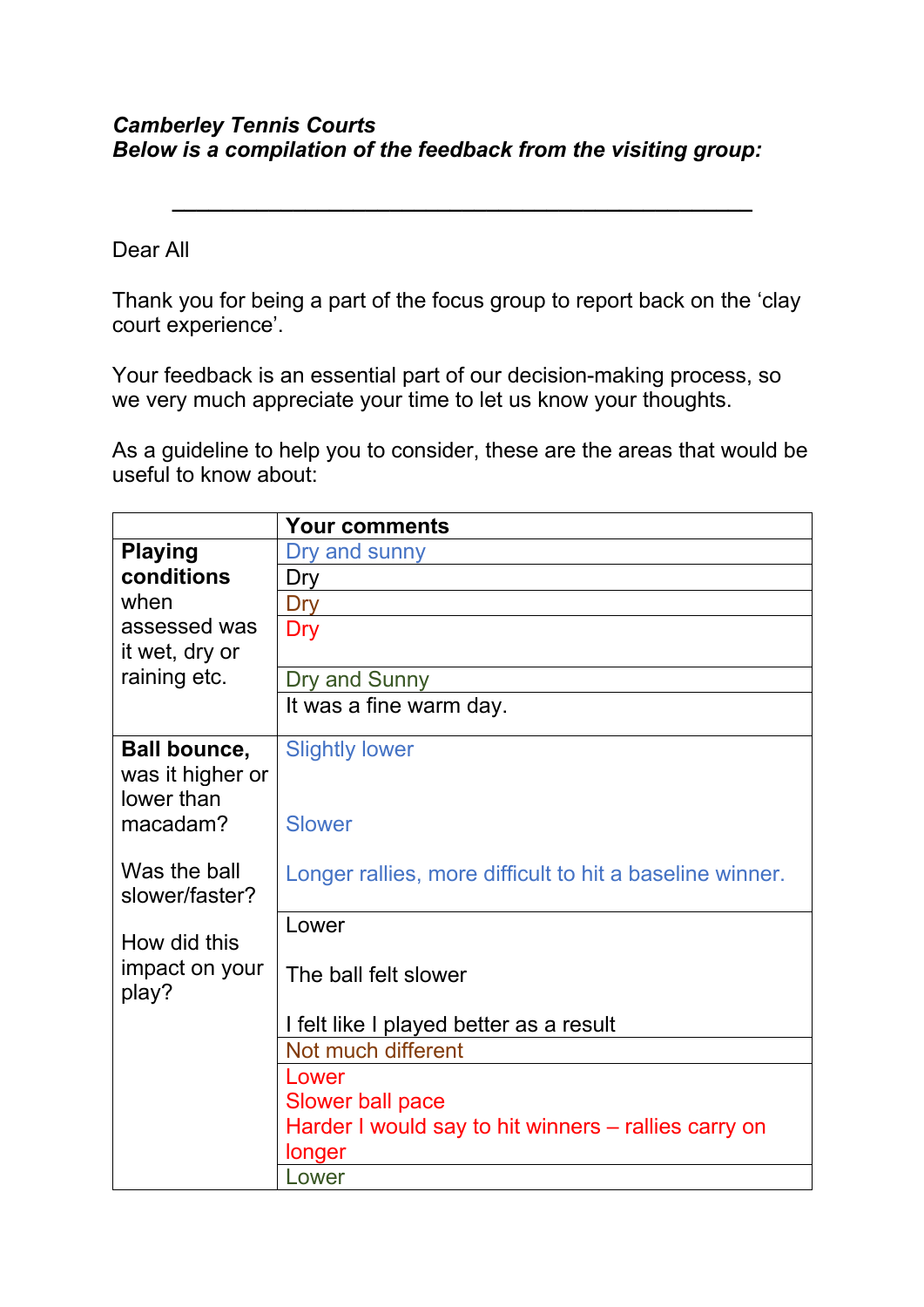|                                                                          | <b>Faster</b>                                                                                                                                                                             |
|--------------------------------------------------------------------------|-------------------------------------------------------------------------------------------------------------------------------------------------------------------------------------------|
|                                                                          | Am used to both surfaces                                                                                                                                                                  |
|                                                                          | To be honest I didn't notice the bounce.                                                                                                                                                  |
| Line calls -<br>was it easy to<br>assess the ball<br>being in or<br>out? | Yes, clear witness marks.<br>Yes, after the appropriate court preparation is carried                                                                                                      |
|                                                                          | out.                                                                                                                                                                                      |
| Were the lines<br>clearly visible?                                       | Not as easy I thought it was going to be as the clay<br>didn't mark as easily, but it might be that there just<br>needed to be more sand.                                                 |
|                                                                          | Lines were visible once you had rolled over them.                                                                                                                                         |
|                                                                          | Yes<br>Wouldn't say it was any different really – if it had                                                                                                                               |
|                                                                          | been thick clay powder then you could have seen the<br>ball mark afterwards, but there wasn't much clay<br>powder on the court so it didn't leave any real<br>noticeable mark afterwards. |
|                                                                          | Lines were visible as they were cleared before                                                                                                                                            |
|                                                                          | Yes                                                                                                                                                                                       |
|                                                                          | Yes                                                                                                                                                                                       |
|                                                                          | The lines were visible after we had cleaned them, but<br>disappointingly didn't show if the ball bounced on<br>them (we checked)                                                          |
| Ease on joints<br>- did you find it<br>more forgiving<br>or less         | Yes, the surface is much more forgiving with<br>adequate grip.                                                                                                                            |
| forgiving than                                                           | No knee or hip pain after a match                                                                                                                                                         |
| macadam?                                                                 | More forgiving.                                                                                                                                                                           |
| What<br>difference if                                                    | When I went for a ball I didn't feel as much pull on my<br>muscles.                                                                                                                       |
| any did you                                                              | More forgiving                                                                                                                                                                            |
| notice?                                                                  | Not sure I found it any different – if anything I felt it<br>was slightly more tiring to play on as you don't have                                                                        |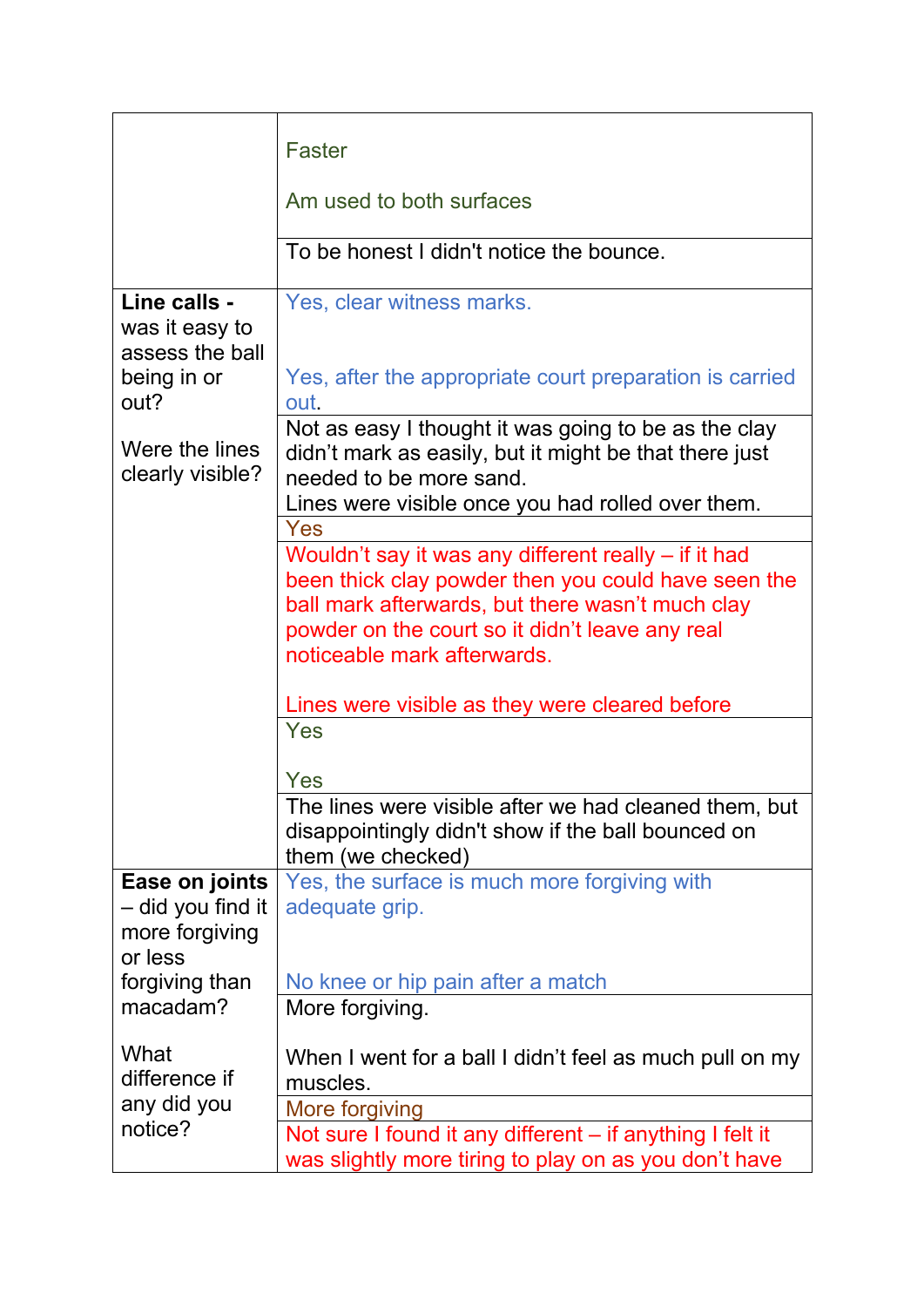|                                                      | the natural push/bounce from the court so you have<br>to work a bit harder to get around (particularly with<br>sliding). But it probably is easier on the joints                        |
|------------------------------------------------------|-----------------------------------------------------------------------------------------------------------------------------------------------------------------------------------------|
|                                                      | <b>Much</b>                                                                                                                                                                             |
|                                                      | My main take away was take it was a slower surface<br>to run around on, but would no doubt get used to it<br>quickly                                                                    |
| <b>Sureness of</b><br>footing - how                  | Very stable underfoot, the option is available to slide<br>a little if needed (less than natural clay court).                                                                           |
| did it feel<br>underfoot?<br>Did you feel<br>secure? | It's very different so I think it will take a little bit of<br>getting used to. I skidded once but I didn't fall over<br>and I actually think a skid is better than pulling a<br>muscle |
|                                                      | Less secure when pushing off and stopping but I<br>prefer that as it puts less pressure on my toe. It will<br>just take a little getting used to.                                       |
|                                                      | Secure – yes. Albeit you can't change direction as<br>quickly as hard court (i.e. you have to allow braking<br>time). But yes, never felt like I would loose my<br>footing              |
|                                                      | Yes                                                                                                                                                                                     |
|                                                      | It felt fine, slower to move                                                                                                                                                            |
| Court                                                | Court swept pre match with both court brush and line                                                                                                                                    |
| maintenance -                                        | brush.                                                                                                                                                                                  |
| did you sweep                                        |                                                                                                                                                                                         |
| the court after                                      | Easy, 2 person job, around 5-10 mins work in total.                                                                                                                                     |
| play?                                                | <b>Before play</b>                                                                                                                                                                      |
|                                                      |                                                                                                                                                                                         |
| How was that                                         |                                                                                                                                                                                         |
|                                                      | We swept the court before play.                                                                                                                                                         |
| process?<br>Was it                                   | The process was easy and took a short amount of<br>time.                                                                                                                                |
| preferable to                                        |                                                                                                                                                                                         |
| sweep the                                            | I think it depends. For me I would prefer to do it                                                                                                                                      |
| court before or                                      | before so you know it has been done, but some                                                                                                                                           |
| after play?                                          | people might prefer after.                                                                                                                                                              |
|                                                      | <b>No</b>                                                                                                                                                                               |
|                                                      | Less than 5 mins                                                                                                                                                                        |
|                                                      | <b>Before</b><br><b>Before play</b>                                                                                                                                                     |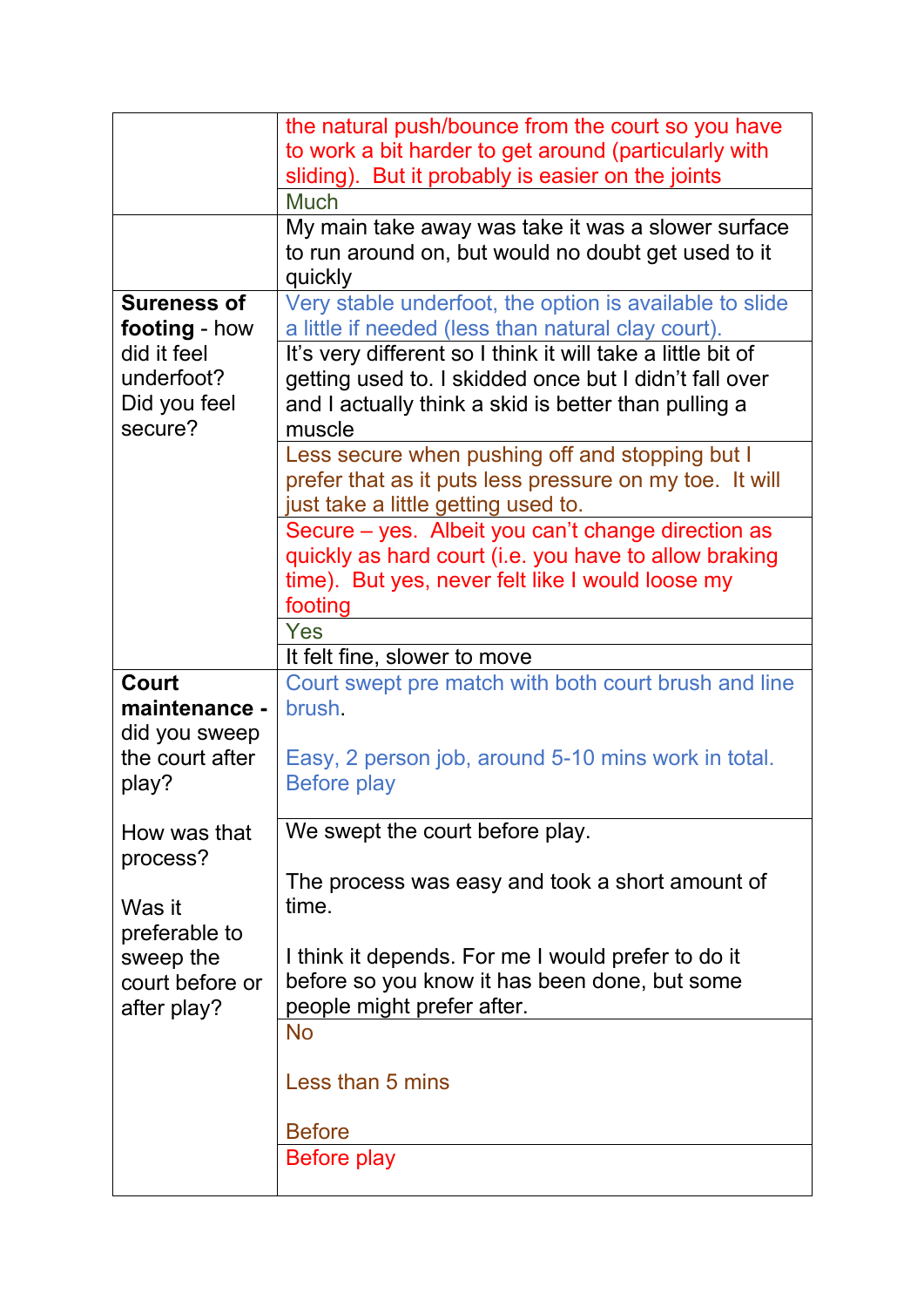|           | Easy – took 5 minutes and think people will do it as it       |
|-----------|---------------------------------------------------------------|
|           | takes no time.                                                |
|           |                                                               |
|           | Preferable before or atter                                    |
|           | Yes                                                           |
|           |                                                               |
|           | Easy                                                          |
|           |                                                               |
|           | After                                                         |
|           | We dragged clay over prior to play, as is their rule.         |
|           | We dragged the large mats over the court and then             |
|           | went over the lines with the line brush - about 5 mins        |
|           | in total.                                                     |
|           |                                                               |
|           | Better before play as the weather could affect the            |
|           | surface overnight etc.                                        |
| Any other | Balls remain in very good condition with little wear          |
| comment   | compared to hardcourt.                                        |
|           | I think the sunshine helped but I really enjoyed              |
|           | playing on the clay courts. I would have liked to play        |
|           | against the people I play against regularly to really         |
|           | see how differently I performed.                              |
|           | I presume the court wouldn't be as affected by a bit of       |
|           | rain as our courts are?                                       |
|           | <b>None</b>                                                   |
|           |                                                               |
|           | You can play on them all year round, in frost ice and<br>rain |
|           |                                                               |
|           | Dragging prior to play was fine, although the older           |
|           | members may not like it, and find the mats                    |
|           | cumbersome. Other maintenence is very time                    |
|           | consuming - leaf debris etc must be removed quickly           |
|           | and the sand sieved or it degrades the base.                  |
|           | Camberly have a ton of clay delivered per year, which         |
|           | must be carefully stored and is costly. Dirty clay            |
|           | from sieving (can be two buckets every week or so)            |
|           | needs to be taken to the dump. Playing on the                 |
|           | courts in the frost is not advised as it breaks up the        |
|           | plastic which holds the sand in place. We thought             |
|           | the surface looked OK, but the maintenance man                |
|           | pointed out that the courts were acutally 2mm lower           |
|           | than they should be, even after we had dragged. It            |
|           | really needed someone to come in and rejiggle sand            |
|           | across the whole area.                                        |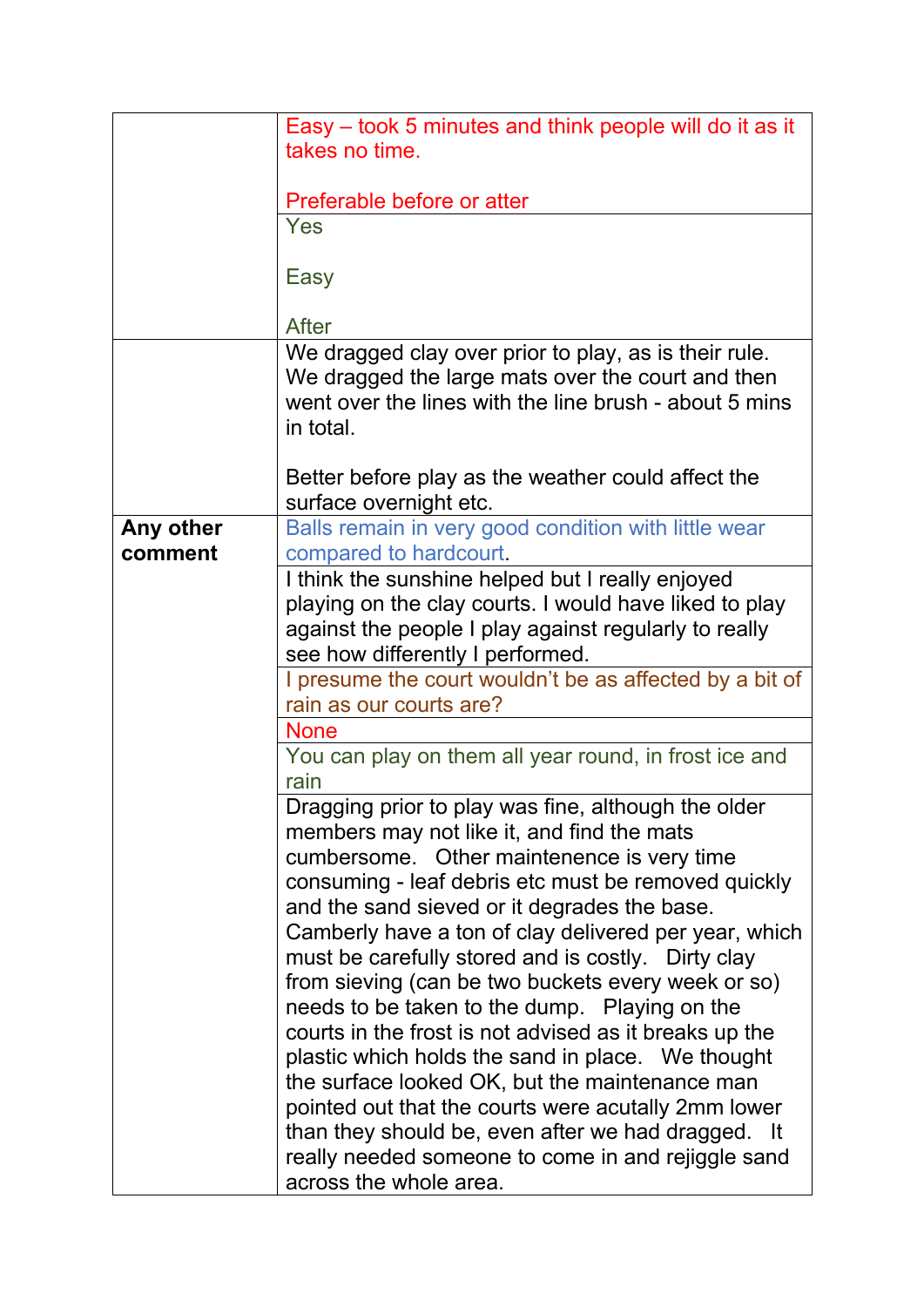| <b>Would you</b>  |                                                           |
|-------------------|-----------------------------------------------------------|
| want to           | Yes, personally I prefer the benefits over hardcourt.     |
| change the        | Yes                                                       |
| courts at         | Yes                                                       |
| <b>WSTC to</b>    | I liked the clay courts – and I think the ideal is having |
| <b>Artificial</b> | both types of surface available (this is what             |
| Clay?             | Camberley have – hard court plus clay). I wouldn't        |
|                   | want all 3 hard courts to be converted to clay as I       |
|                   | think it would be a real shame; personally I would        |
|                   | start with 1 court or maximum 2, but definitely not 3.    |
|                   |                                                           |
|                   | It will be a bonus in the winter as the clay doesn't      |
|                   | freeze, however I have played doubles pretty much         |
|                   | every week throughout the winter bar 3 weeks due to       |
|                   | bad weather. Sure clay would be better than hard          |
|                   | court for winter, but for summer, hard court would be     |
|                   | better, hence I think 1 court to start with would be      |
|                   | best - that will give members 12 months or so to          |
|                   | evaluate and then we can decide from there.               |
|                   |                                                           |
|                   | The absolute ideal would be 2 hard court 2 clay but I     |
|                   | assume we can't get planning permission!                  |
|                   |                                                           |
|                   | Ps And for my 2ps worth, definitely no need to            |
|                   | change/invest any more money in the floodlights -         |
|                   | they are absolutely fine.                                 |
|                   | Yes it's a no brainer for an ageing club!                 |
|                   | It was a nice surface, but to say they are low            |
|                   | maintenance is naive. If we had ground staff it           |
|                   | wouldn't be a problem and I would go for clay,            |
|                   | however maintenance will require help from a very         |
|                   | committed member. Who is going to come and help           |
|                   | store away a ton of sand, sieve out debris, take foul     |
|                   | sand to the dump, and check clay distribution each        |
|                   | week?                                                     |
|                   |                                                           |

If you get the chance to speak to members at the visiting club:

• Do they have them professionally swept once a week? Or on any regular basis? Yes – they had a dedicated member monitoring the